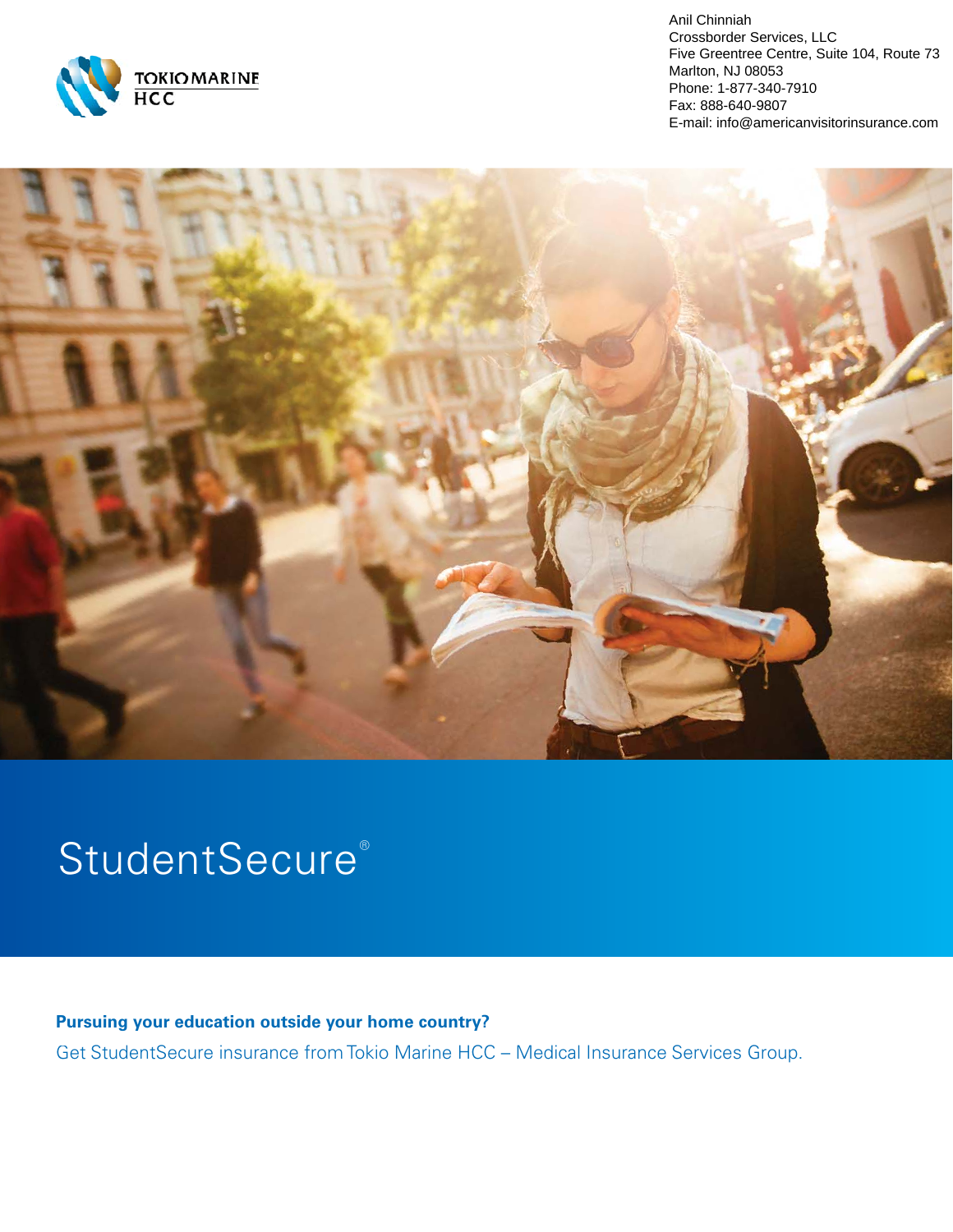

# Why Choose StudentSecure®?

Tokio Marine HCC- MIS Group takes the guesswork out of insurance for individuals in study abroad programs with StudentSecure, a plan designed specifically to meet the needs of international students and scholars. StudentSecure meets or exceeds U.S. government student visa requirements. The four levels of coverage - Elite, Select, Budget and Smart- ensure that you can find the appropriate plan. Each plan includes coverage for medical expenses, emergency medical evacuation, and repatriation of remains.

# **Do I need study abroad insurance?**

If you are a student or scholar planning on traveling to pursue your education outside your home country, health insurance is a necessity. Most student visas and learning institutions require visiting foreign students be covered by a comprehensive health insurance policy. You may also find that the coverage from your home country will not follow you while you are studying abroad. StudentSecure is an affordable solution.

# **After purchasing coverage, how can I trust the company to be there if I need them?**

Tokio Marine HCC - MIS Group, headquartered in the United States in Indianapolis, Indiana, is a full-service company offering international medical insurance designed to meet needs of consumers worldwide.

**For more information about Student-Secure, please visit hccmis.com.**

# **Why Tokio Marine HCC**

Tokio Marine HCC is a leading specialty insurance group conducting business in approximately 180 countries and underwriting more than 100 classes of specialty insurance. Headquartered in Houston, Texas, the company is made up of highly entrepreneurial teams equipped to underwrite special situations, companies and individuals, acting independently to deliver effective solutions. Our products and capabilities set the standard for the industry, as many of our nearly 2,500 employees are industry-leading experts. Tokio Marine HCC is part of Tokio Marine, a premier global company with a market cap of approximately \$30 billion.\* Tokio Marine HCC holds a financial strength rating of AA- for Standard & Poor's (www. standardandpoors.com) and Fitch Ratings (www.fitchratings.com) and A++ (Superior) by A.M. Best Company (www.ambest.com).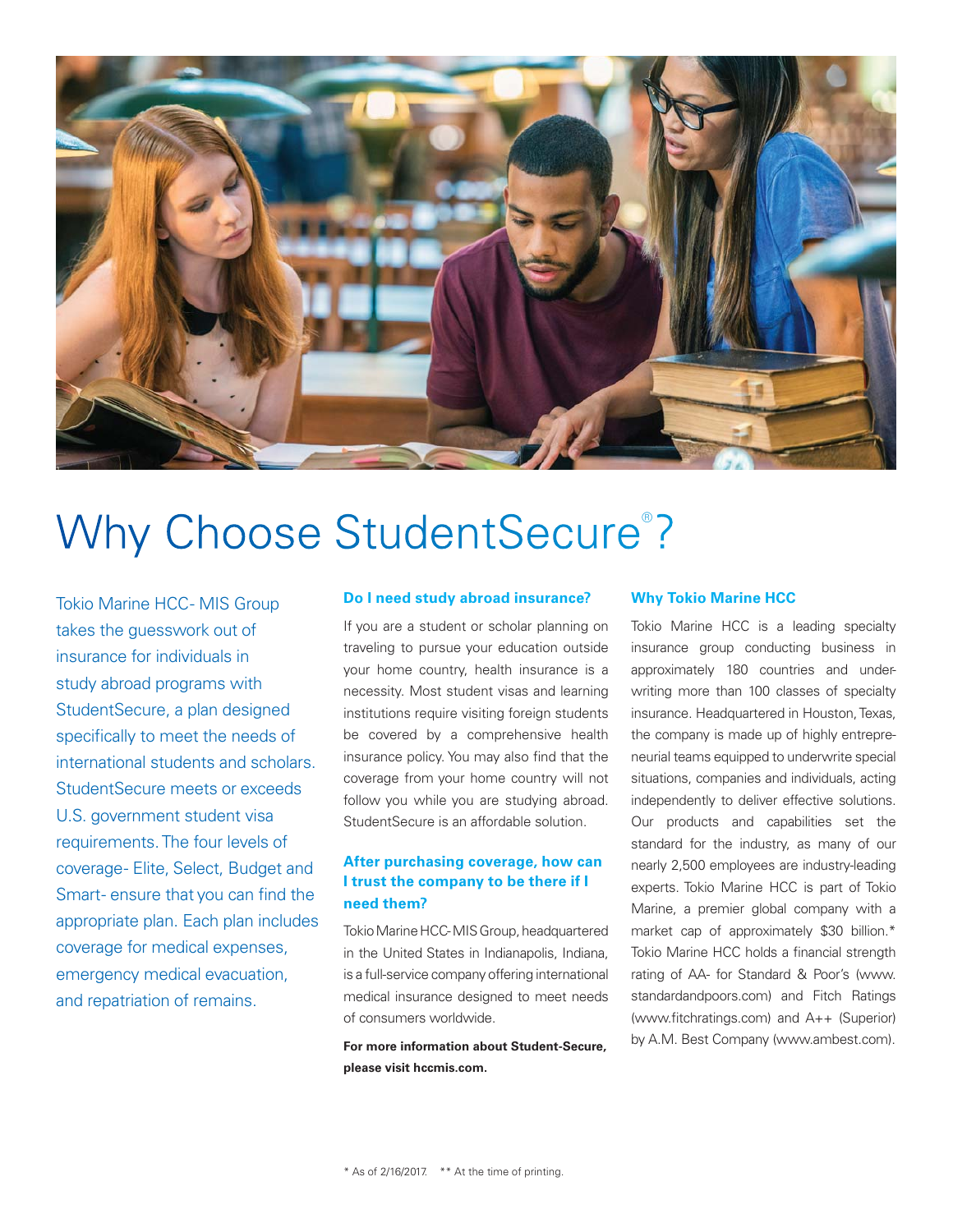# Benefits of StudentSecure®

| <b>BENEFIT</b>                                                                                                                                                                               | <b>LIMIT - ELITE</b>                                                                                                                     | <b>LIMIT - SELECT</b>                                                                                                                    | <b>LIMIT - BUDGET</b>                                                                                                                     | <b>LIMIT - SMART</b>                                                                                                                 |
|----------------------------------------------------------------------------------------------------------------------------------------------------------------------------------------------|------------------------------------------------------------------------------------------------------------------------------------------|------------------------------------------------------------------------------------------------------------------------------------------|-------------------------------------------------------------------------------------------------------------------------------------------|--------------------------------------------------------------------------------------------------------------------------------------|
| Certificate period maximum<br>(Except for Emergency Medical<br>Evacuation, Repatriation<br>of Remains, Emergency<br>Reunion, Accidental Death &<br>Dismemberment, and Personal<br>Liability) | \$500,000                                                                                                                                | \$300,000                                                                                                                                | \$250,000                                                                                                                                 | \$200,000                                                                                                                            |
| Maximum benefit per injury or illness                                                                                                                                                        | \$500,000                                                                                                                                | \$300,000                                                                                                                                | \$250,000                                                                                                                                 | \$100,000                                                                                                                            |
| Deductible                                                                                                                                                                                   | \$25 per injury or illness within<br>the PPO, outside the U.S. or at a<br>student health center; otherwise<br>\$50 per injury or illness | \$35 per injury or illness within<br>the PPO, outside the U.S. or at a<br>student health center; otherwise<br>\$70 per injury or illness | \$45 per injury or illness within<br>the PPO, outside the U.S. or<br>student health center; otherwise<br>\$90 per injury or illness       | \$50 per injury or illness within the<br>PPO, outside the U.S. or student<br>health center: otherwise \$100 per<br>injury or illness |
| Coinsurance-claims incurred inside<br>U.S.                                                                                                                                                   | Underwriters will pay 100% of<br>eligible expenses within the PPO<br>network (80% of eligible expenses<br>outside the PPO network)       | Underwriters will pay 80% of the<br>next \$5,000 of eligible expenses<br>after deductible, then 100% to<br>certificate period maximum    | Underwriters will pay 80% of<br>the next \$25,000 of eligible<br>expenses after deductible,<br>then 100% to certificate period<br>maximum | Underwriters will pay 80% of<br>eligible expenses after the<br>deductible to the certificate<br>maximum                              |
| Coinsurance-claims incurred<br>outside of U.S.                                                                                                                                               | After the deductible, 100% of eligible expenses to the certificate period maximum.                                                       |                                                                                                                                          |                                                                                                                                           |                                                                                                                                      |
| Hospital room & board                                                                                                                                                                        | Average semi-private room rate, including nursing services                                                                               |                                                                                                                                          |                                                                                                                                           |                                                                                                                                      |
| Local ambulance                                                                                                                                                                              | Up to \$750 per injury / illness if hospitalized as inpatient<br>hospitalized as inpatient                                               |                                                                                                                                          | Up to \$500 per injury / illness if                                                                                                       | Up to \$300 per injury / illness if<br>hospitalized as inpatient                                                                     |
| Intensive care unit                                                                                                                                                                          | Usual, reasonable, and customary charges                                                                                                 |                                                                                                                                          |                                                                                                                                           |                                                                                                                                      |
| Outpatient treatment                                                                                                                                                                         | Usual, reasonable, and customary charges                                                                                                 |                                                                                                                                          |                                                                                                                                           |                                                                                                                                      |
| Outpatient prescription drugs                                                                                                                                                                | 80% of actual charge<br>50% of actual charge                                                                                             |                                                                                                                                          |                                                                                                                                           |                                                                                                                                      |
| Mental health disorders                                                                                                                                                                      | Outpatient or inpatient: 80%<br>within the PPO, 60% out of<br>network. Maximum 30 days of<br>coverage.                                   | Outpatient or inpatient: 80%<br>within the PPO. 60% out of<br>network. Maximum 30 days of<br>coverage.                                   | Outpatient: \$50 maximum per<br>day, \$500 maximum lifetime<br>Inpatient: Usual, reasonable, and<br>customary charges to \$10,000         | Outpatient: \$50 maximum per<br>day, \$500 maximum lifetime<br>Inpatient: Usual, reasonable, and<br>customary charges to \$5,000     |
|                                                                                                                                                                                              | (Coverage includes drug abuse or<br>alcohol abuse. Treatment must not<br>be obtained at a student health<br>center.)                     | (Coverage includes drug abuse or<br>alcohol abuse. Treatment must not<br>be obtained at a student health<br>center.)                     | maximum lifetime<br>(Coverage includes drug abuse<br>or alcohol abuse. Treatment must<br>not be obtained at a student<br>health center.)  | maximum lifetime<br>(Treatment must not be obtained<br>at a student health center.)                                                  |
| Dental treatment due to accident                                                                                                                                                             | \$250 maximum per tooth; \$500 maximum per certificate period                                                                            |                                                                                                                                          |                                                                                                                                           | No coverage                                                                                                                          |
| Dental treatment to alleviate pain                                                                                                                                                           | \$100 maximum per certificate period. Not subject to deductible or coinsurance.                                                          |                                                                                                                                          |                                                                                                                                           | No coverage                                                                                                                          |
| Pre-existing condition                                                                                                                                                                       | 6-month waiting period                                                                                                                   |                                                                                                                                          | 12-month waiting period                                                                                                                   | No coverage                                                                                                                          |
| Acute onset of pre-existing<br>condition (excludes chronic and<br>congenital conditions)                                                                                                     | \$25,000 lifetime maximum for eligible expenses                                                                                          |                                                                                                                                          |                                                                                                                                           |                                                                                                                                      |
| Maternity care for a covered<br>pregnancy                                                                                                                                                    | 80% up to certificate period<br>maximum within the PPO;<br>60% up to certificate period<br>maximum outside the PPO                       | 80% up to \$10,000 within the<br>PPO; 60% up to \$10,000 outside<br>the PPO                                                              | 80% up to \$5,000 within the<br>PPO;<br>60% up to \$5,000 outside the<br><b>PPO</b>                                                       | No coverage                                                                                                                          |
| Routine nursery care of newborn                                                                                                                                                              | \$750 maximum per certificate period<br>\$250 maximum per certificate<br>period                                                          |                                                                                                                                          |                                                                                                                                           | No coverage                                                                                                                          |
| Therapeutic termination of<br>pregnancy                                                                                                                                                      | \$500 maximum per certificate period                                                                                                     |                                                                                                                                          |                                                                                                                                           |                                                                                                                                      |
| Physical therapy & chiropractic care                                                                                                                                                         | Maximum \$75 per day                                                                                                                     | Maximum \$50 per day                                                                                                                     |                                                                                                                                           | Maximum \$25 per day                                                                                                                 |
| Intercollegiate, interscholastic,<br>intramural, or club sports                                                                                                                              | \$5,000 maximum per injury / illness;<br>Medical expenses only                                                                           |                                                                                                                                          | \$3,000 maximum per injury /<br>illness<br>Medical expenses only                                                                          | No coverage                                                                                                                          |
| <b>Terrorism</b>                                                                                                                                                                             | \$50,000 maximum lifetime limit                                                                                                          |                                                                                                                                          |                                                                                                                                           | No coverage                                                                                                                          |
| Emergency medical evacuation                                                                                                                                                                 | \$500,000 lifetime maximum                                                                                                               | \$300,000 lifetime maximum                                                                                                               | \$250,000 lifetime maximum                                                                                                                | \$50,000 lifetime maximum                                                                                                            |
| (Not subject to deductible or<br>coinsurance.)                                                                                                                                               |                                                                                                                                          |                                                                                                                                          |                                                                                                                                           |                                                                                                                                      |
| <b>Emergency reunion</b>                                                                                                                                                                     | \$5,000 lifetime maximum                                                                                                                 |                                                                                                                                          | \$1,000 lifetime maximum                                                                                                                  |                                                                                                                                      |
| Accidental death & dismemberment<br>(AD&D)                                                                                                                                                   | \$25,000 lifetime maximum<br>Optional AD&D Rider: Additional \$25,000 lifetime maximum                                                   |                                                                                                                                          | No coverage                                                                                                                               |                                                                                                                                      |
| Repatriation of remains                                                                                                                                                                      | \$50,000 maximum (not subject to<br>deductible or coinsurance)                                                                           | \$25,000 maximum (not subject to deductible or coinsurance)                                                                              |                                                                                                                                           |                                                                                                                                      |
| Personal Liability                                                                                                                                                                           | \$250,000 lifetime maximum                                                                                                               | No coverage                                                                                                                              |                                                                                                                                           |                                                                                                                                      |
| Optional Crisis Response Rider-<br>Ransom, Personal Belongings, and<br>Crisis Response Fees and Expenses                                                                                     | \$100,000 lifetime maximum                                                                                                               | No coverage                                                                                                                              |                                                                                                                                           |                                                                                                                                      |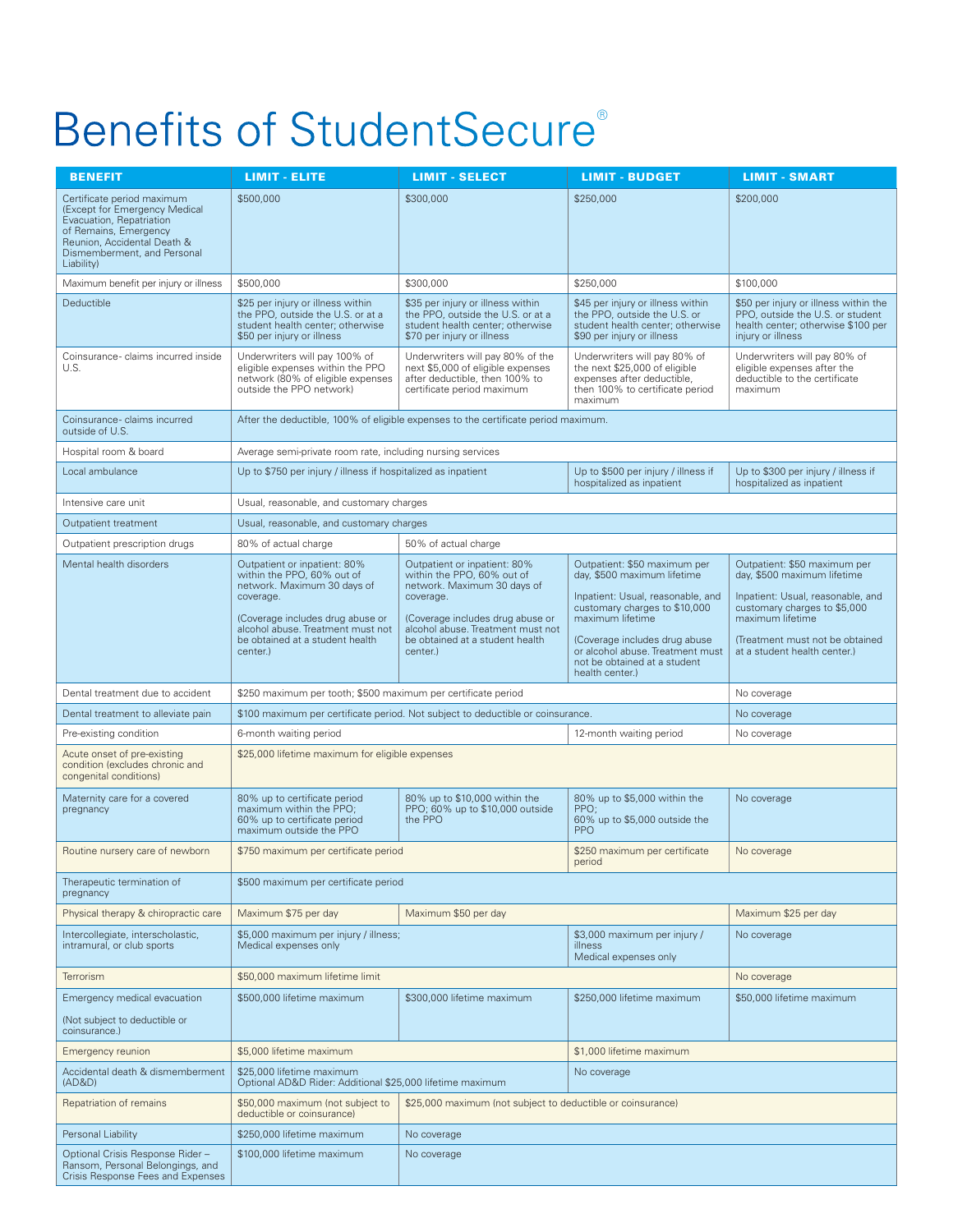# What's Covered by StudentSecure<sup>®</sup>?

#### **Pre-Existing Conditions**

After six months of continuous coverage, StudentSecure Elite and StudentSecure Select will provide benefits for pre-existing conditions (12 months for StudentSecure Budget). A pre-existing condition is generally defined as any injury or illness which, within the 12 months prior to the effective date of coverage, manifested itself, exhibited symptoms, or required medical treatment or medication, or for which a physician was consulted. Please refer to the certificate of insurance for the complete definition.

## **Acute Onset of a Pre-Existing Condition**

Individuals who purchase a StudentSecure plan are entitled to a \$25,000 lifetime maximum for the acute onset of a pre-existing condition. The acute onset of a pre-existing condition means a sudden and unexpected outbreak or recurrence of a pre-existing condition which occurs spontaneously and without advance warning in the form of physician recommendations or symptoms, is of short duration, is rapidly progressive, and requires urgent care. The acute onset of a pre-existing condition must occur after the effective date of the policy. Treatment must be obtained within 24 hours of the sudden and unexpected outbreak or recurrence. A pre-existing condition that is a chronic or congenital condition or that gradually becomes worse over time will not be considered acute onset. All other expenses related to pre-existing conditions are not covered with StudentSecure Smart.

#### **Organized Sports Activities**

Medical expenses for injuries or illnesses sustained while participating in intercollegiate, interscholastic, intramural, or club sports are covered by the StudentSecure plan up to a maximum of \$5,000 per Injury or Illness on StudentSecure Elite and Select and up to \$3,000 per injury or illness on StudentSecure Budget. StudentSecure Smart does not provide coverage for organized sports activities.

### **Mental Health Disorders**

StudentSecure provides benefits for mental health disorders. Drug and alcohol abuse are covered under this benefit on the Elite, Select and Budget plan levels. Treatment for mental health disorders is covered only if not obtained from a student health center.

### **Emergency Dental**

The following emergency dental expenses are covered: emergency dental treatment and dental surgery necessary to restore or replace sound natural teeth lost or damaged in an accident which is covered under this insurance subject to a maximum of \$250 per tooth and \$500 certificate period maximum; and emergency dental treatment necessary to resolve acute, spontaneous and unexpected onset of pain subject to a maximum benefit of \$100 per certificate period. Emergency Dental benefits are available on the Elite, Select and Budget plans only.

#### **Emergency Medical Evacuation**

Would you know what to do if you found yourself in a lifethreatening situation far from home? Tokio Marine HCC – MIS Group is experienced in arranging emergency medical evacuations. StudentSecure will cover the necessary expenses to transport you to the nearest medical facility qualified to treat your life-threatening condition. We also understand the importance of family support in these difficult situations. StudentSecure will also cover the transportation, lodging, and meal costs for a relative to join you after a covered emergency medical evacuation up to the lifetime limit.

#### **Terrorism**

In these turbulent times, the risk of a terrorist attack is a reality. If you are in the wrong place at the wrong time, StudentSecure Elite, Select, and Budget offer coverage for medical expenses resulting from these acts. Coverage excludes countries for which the U.S. Department of State has issued a travel warning.

# **Repatriation of Remains**

The death of a loved one is never easy, no matter the circumstances. In the unfortunate event of your death while traveling abroad, StudentSecure will arrange for and cover the costs associated with the repatriation of your remains.

The description of coverage in these pages is for informational purposes only. Actual coverage will vary based the terms and conditions of the nolicy issued. The information described herein does not amend or otherwise affect the terms and conditions of any insurance policy issued by Tokio Marine HCC - MIS Group or its affiliates. In the event that a policy is inconsistent with the information described herein, the language of the policy will take precedence

Tokio Marine HCC - MIS Group is a service company that is a member of the Tokio Marine HCC group of companies. Tokio Marine HCC - MIS Group has authority to enter into contracts of insurance on behalf of the Lloyd's underwriting members of Lloyd's Syndicate 4141, which is managed by Tokio Marine HCC - MIS Group Underwriting Agency Ltd.

Patient Protection and Affordable Care Act ("PPACA"): This insurance is not subject to, and does not provide certain of the insurance benefits required by, the United States PPACA. In no event will Underwriters provide benefits in excess of those specified in the policy documents, and this insurance is not subject to guaranteed issuance or renewal. PPACA requires certain U.S. residents and citizens<br>to obtain PPACA co consult your attorney or tax professional to determine if PPACA's requirements are applicable to you. The policy contains the plan benefits, including a lifetime maximum that you have selected. Please review your choices to ensure that you have sufficient coverage to meet your medical needs.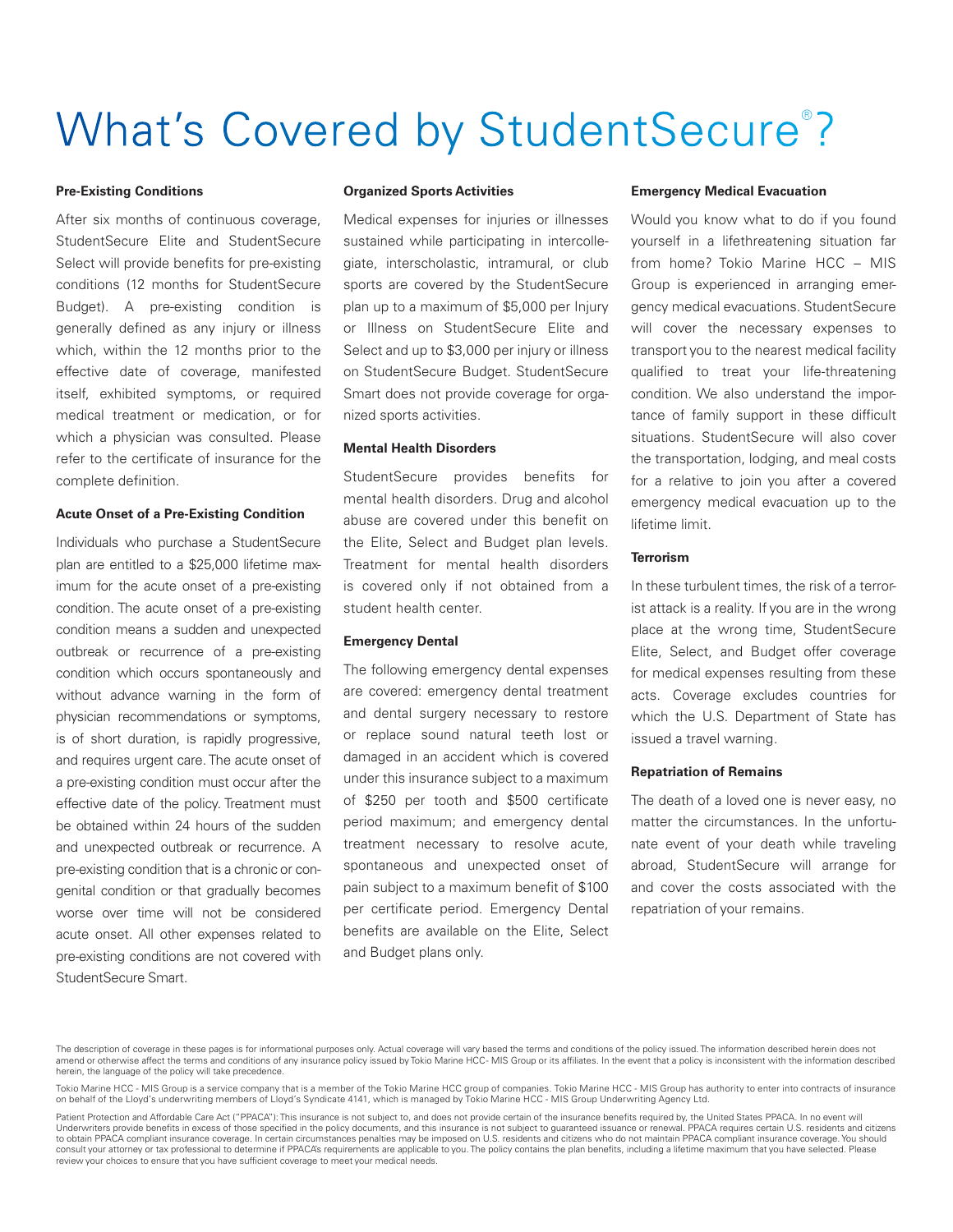# Enrollment and Filing a Claim

To be eligible for the StudentSecure, participants must meet all of the following requirements:

- Must be a Full-time Student at a college or university, excluding online colleges and universities, or within 31 days of being a Full-time Student at a college or university; or must be a Full-time Scholar affiliated with an educational institution and performing work or research for at least 30 hours per week; or must be a Full-time High School Student.
- The Full-time Student / Scholar status requirement is waived for Participants within the US holding a valid F1 (including those students on OPT) or J1 visa. Full-time status requirements remain in force for individuals holding M-1 or other category visas.
- Must be residing outside home country for the purpose of pursuing international educational activities.
- Must not have obtained residency status in the Host Country.

Participants visiting the US must hold a valid education-related visa. A copy of the I-20 or DS-2019 may be requested.



# **Home Country Coverage**

For individuals with the U.S. as their home country, for every three month period during which the Member is covered hereunder, medical expenses incurred in the U.S. are covered up to a maximum of 15 days.

For individuals with a home country other than the U.S., for every three month period during which the Member is covered hereunder, medical expenses incurred in the member's home country are covered up to a maximum of 30 days.

Incidental visit time must be used within the three-month period earned, and you must continue your international trip in order to be eligible for this benefit, which covers medical expenses only. Return to your home country must not be taken for the purpose of obtaining treatment of an illness or injury that began while traveling.

# **Benefit Period Medical Coverage**

While the certificate is in effect, the benefit period does not apply. Upon termination of the certificate, Underwriters will pay eligible medical expenses, as defined herein, for up to 60 days beginning on the first day of diagnosis or treatment of a covered injury or illness while the member is outside his or her home country and while the certificate was in effect. The benefit period applies only to eligible medical expenses related to a condition for which the member was hospitalized as an inpatient on the termination date of the certificate.

# **Extending or Renewing Coverage**

You may renew your coverage as long as you continue to meet the eligibility requirements. Renewal may be completed within the last six months of a certificate period. Deductible and coinsurance must be re-satisfied as of each renewal date. After four years of continuous coverage or any break in coverage, a new plan must be purchased. A new application is required and you must re-satisfy your deductible, coinsurance, pre-existing condition provisions, and all other benefit limits. Extensions and renewals must be made online with payment by credit card.

# **Cancellations and Refunds**

To be eligible for a full refund, the request for cancellation must be received prior to the effective date. Cancellation requests received after the effective date will be subject to the following conditions:

- A \$25 cancellation fee will apply
- Only premium for unused whole-months of the plan will be refunded
- Only members who have no claims are eligible for premium refund
- When payment is made in full at the time of purchase, no refunds are granted after 60 days.

# Did You Consider This?

# **Treatment for a car accident**

Cost of a car accident without insurance: **\$120,599\*** 

Coverage for this kind of medical treatment is included in StudentSecure policies are available for **\$1.28 per day**.\*\*

\* This amount is an example of an actual claim handled by Tokio Marine HCC - MIS Group. Coverage for similar claims is not to be inferred as all claims are unique.

\*\* This example is for applicants ages 18-29 with a Budget Plan and \$250,000 maximum limit.